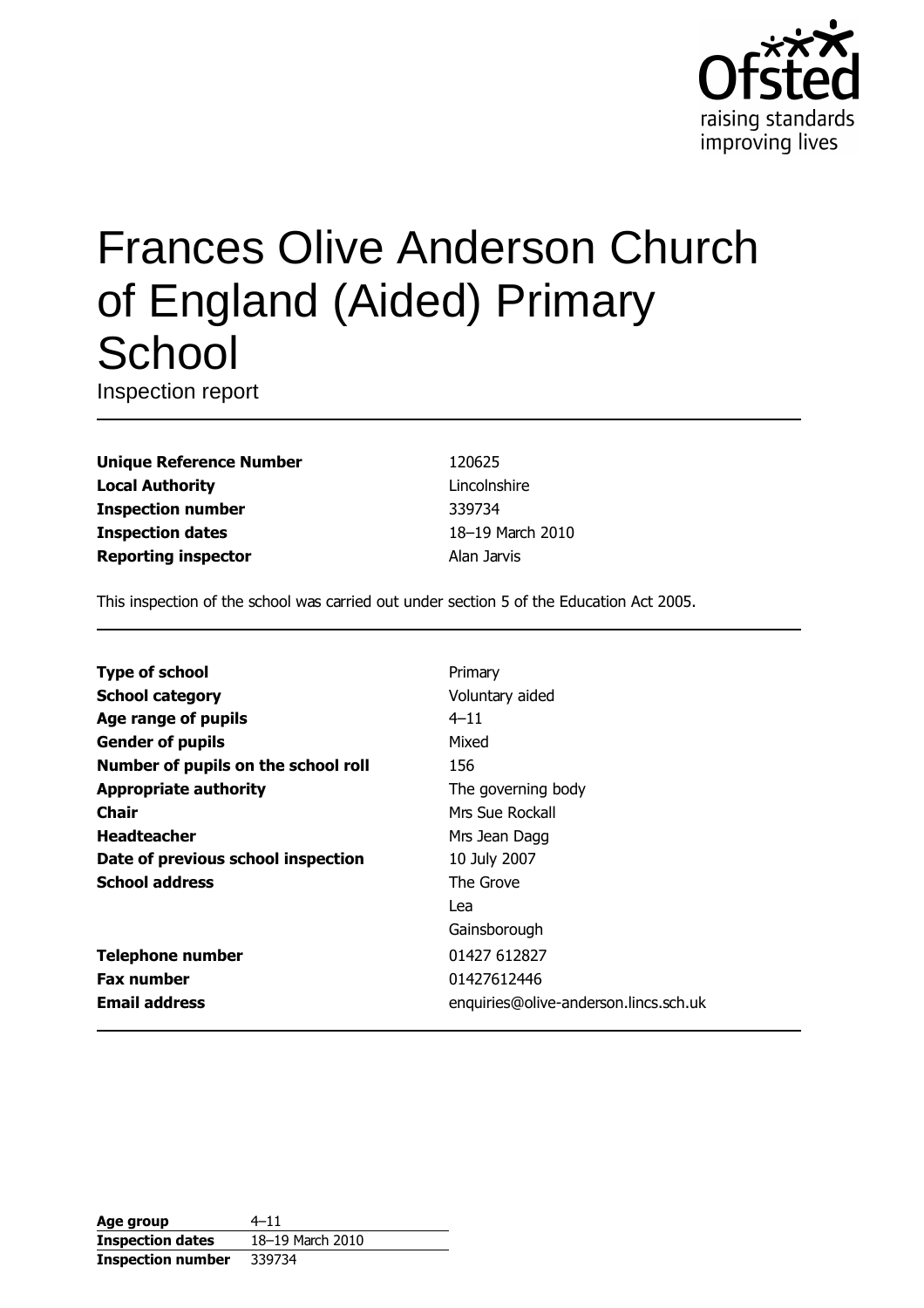The Office for Standards in Education, Children's Services and Skills (Ofsted) regulates and inspects to achieve excellence in the care of children and young people, and in education and skills for learners of all ages. It regulates and inspects childcare and children's social care, and inspects the Children and Family Court Advisory Support Service (Cafcass), schools, colleges, initial teacher training, work-based learning and skills training, adult and community learning, and education and training in prisons and other secure establishments. It rates council children's services, and inspects services for looked after children, safequarding and child protection.

Further copies of this report are obtainable from the school. Under the Education Act 2005, the school must provide a copy of this report free of charge to certain categories of people. A charge not exceeding the full cost of reproduction may be made for any other copies supplied.

If you would like a copy of this document in a different format, such as large print or Braille, please telephone 08456 404045, or email enquiries@ofsted.gov.uk.

You may copy all or parts of this document for non-commercial educational purposes, as long as you give details of the source and date of publication and do not alter the documentation in any way.

Royal Exchange Buildings St Ann's Square Manchester M2 7LA T: 08456 404045 Textphone: 0161 618 8524 E: enquiries@ofsted.gov.uk W: www.ofsted.gov.uk © Crown copyright 2010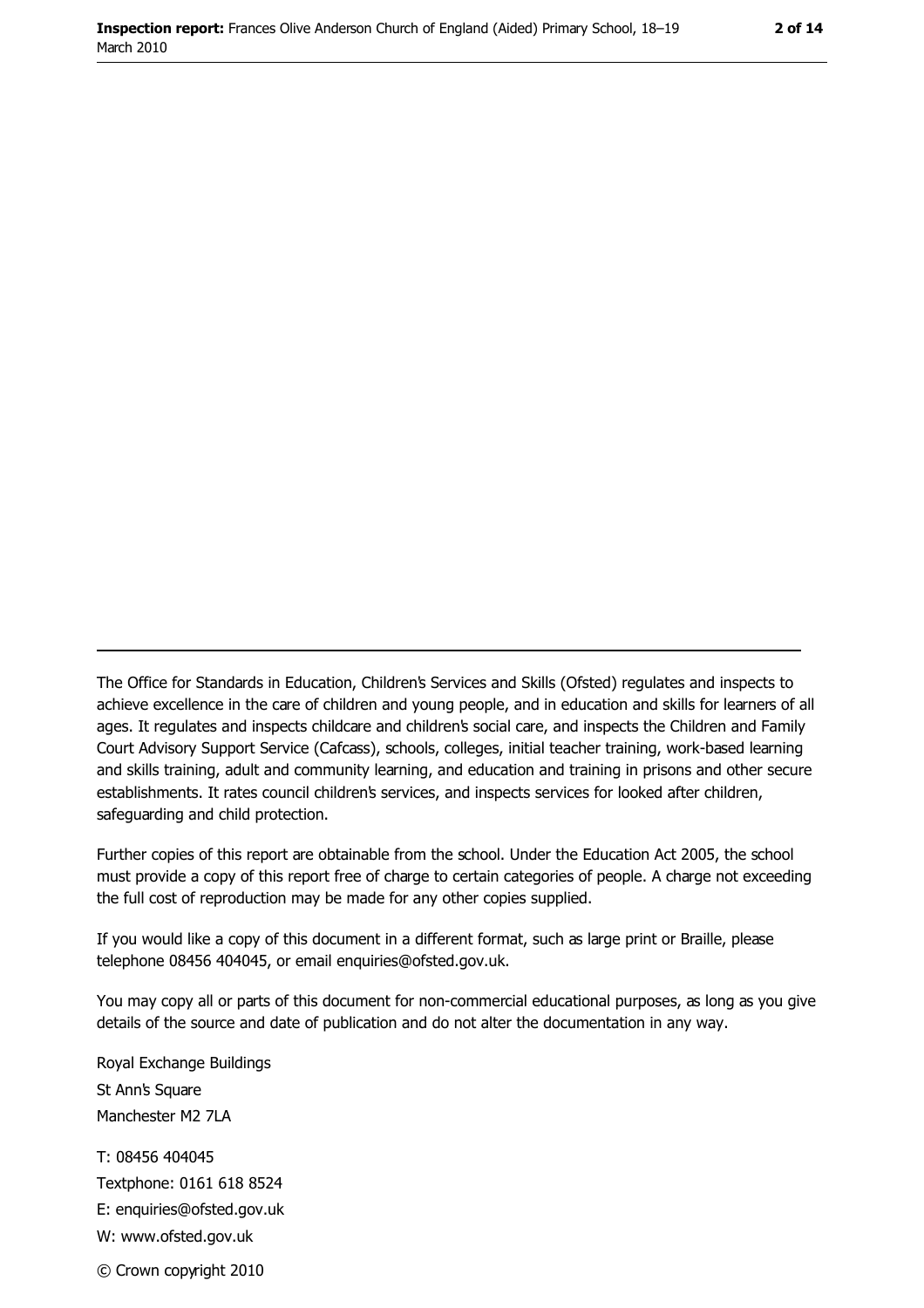# **Introduction**

This inspection was carried out by three additional inspectors, one of whom visited the school for half a day specifically to evaluate the effectiveness of safeguarding procedures. The inspectors spent the majority of their time observing pupils' learning. They observed 6 teachers as they visited 17 lessons or parts of lessons. The inspectors held meetings with governors and a number of staff. They looked at a range of information including the school improvement plan, a range of policies and procedures, numerical information showing the progress made by pupils and samples of their work. Inspection questionnaires returned by 86 parents and carers, five staff and 88 pupils were scrutinised.

The inspection team reviewed many aspects of the school's work. They looked in detail at the following:

- why pupils in some classes make better progress than others  $\blacksquare$
- how effectively teachers use assessment information to inform their lesson planning  $\blacksquare$ and show pupils what they need to do to improve their work
- how well has the curriculum improved since the last inspection  $\blacksquare$
- how effectively leaders and managers at all levels drive improvements.  $\blacksquare$

# **Information about the school**

Almost all pupils are of White British heritage in this smaller than average school. A small number are from Gyspy/Roma families. The proportion of pupils with special educational needs and/or disabilities is below average but they are not distributed evenly across the school. Most of these pupils have moderate learning difficulties. Some pupils are taught in mixed aged classes. The governors operate a breakfast and after school club. The school has achieved the Healthy Schools and International Schools awards.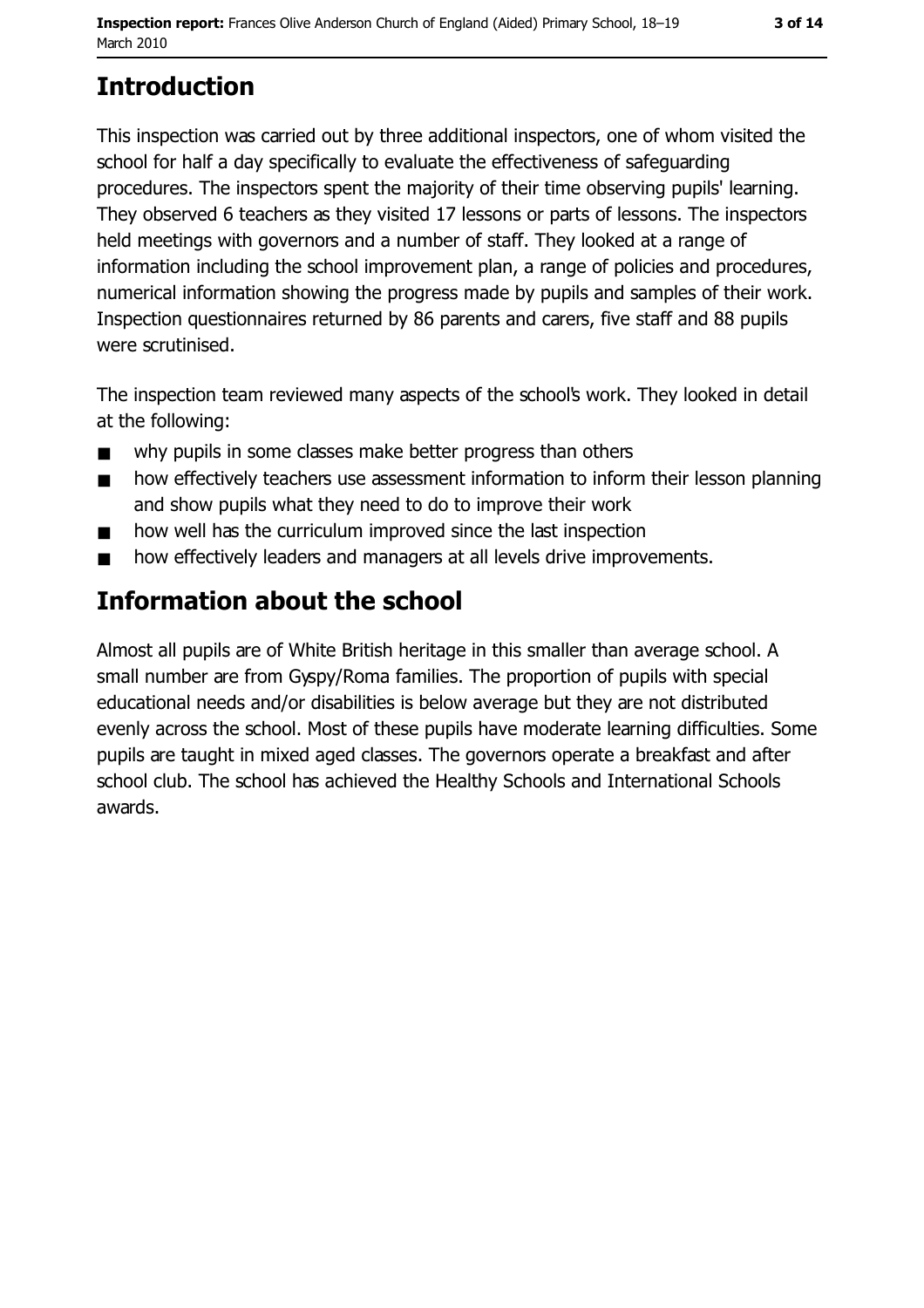Inspection grades: 1 is outstanding, 2 is good, 3 is satisfactory, and 4 is inadequate

# **Inspection judgements**

# Overall effectiveness: how good is the school?

## The school's capacity for sustained improvement

# **Main findings**

Parents are pleased with the education provided in this satisfactory and steadily improving school. The warm, caring Christian ethos is evident from the moment you walk into the school and this underpins pupils' good personal development and especially their spiritual, moral, social and cultural understanding. Pupils enjoy school. This is reflected in their good attendance and willingness to help raise money for charity, serve on the proactive school council and act as eco-monitors to help the school use energy efficiently. The school cares for its pupils well. This and the effective partnerships with other schools and support services, ensure pupils feel safe and help them develop into responsible and mature young people. A further strength is the good promotion of healthy lifestyles which result in pupils participating in regular physical exercise and being knowledgeable about how to eat sensibly.

Current attainment is average and pupils' achievement is satisfactory given their original starting points. The strength lies in mathematics where attainment is above average by the end of Year 6. Attainment is steadily rising in Years 1 and 2. This is particularly so in writing where better stimuli, targeted at boys, have helped bring their attainment more in line with that of the girls. However, in Years 3 to 6 boys' attainment in writing still lags behind as the same methods have not yet been fully implemented. Attainment in science has remained static. Scrutiny of work reveals that pupils do not plan and carry out enough of their own investigations or frequently use their knowledge and understanding to answer demanding questions. While there is some good teaching, particularly in the upper school where pupils make good progress, it is not consistently so. In some lessons pupils' learning slows because not enough time is allocated for them to work actively and independently. Behaviour is managed very well in some classes. In others, pupils sometimes become restless and need gently prompting to ensure they remain focused on their learning. This is because the information teachers have on pupils' progress is not used well enough to tailor work closely to their individual needs and really challenge them. Whilst pupils in some classes know how to improve their work this is not the case in all years.

The senior leadership team, supported by the governing body, is clearly focused on securing further improvement. The school improvement plan has a clear focus on what needs to be done to build on the school's recent successes. Staff who are responsible for leading English, mathematics and science are being made more accountable for the provision in their subjects and the oversight of pupils' progress. As yet their monitoring of provision, the identification of the right steps for teachers to take to guicken pupils' progress, and their evaluation of the impact of their work, are not rigorous enough. Nevertheless, the school's capacity for further improvement is satisfactory. The school's

| 3 |
|---|
| 3 |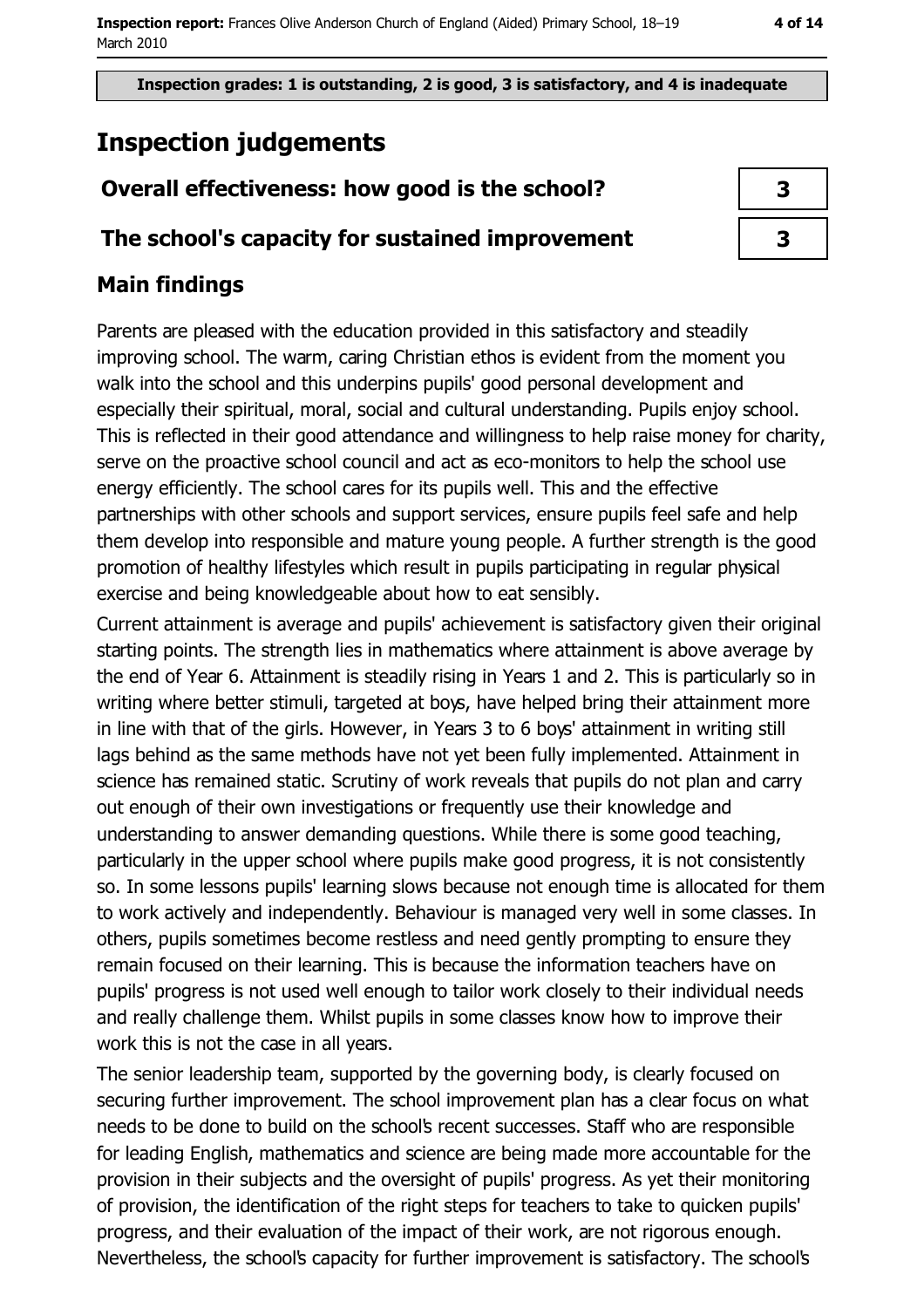key strengths have been sustained, the areas for improvement identified at the last inspection have been addressed effectively and there are emerging signs of further improvement.

# What does the school need to do to improve further?

- By the end of the next school year improve attainment in boys' writing in Years 3 to 6 and in science by:
	- enhancing boys' interest in writing by using a variety of stimuli such as film, pictures, books, art work and wider reading
	- giving a higher priority to independent investigations in science
	- assessing pupils work in science more accurately and using the information to enable pupils to answer challenging questions.
- Within a year ensure most teaching is consistently good or better and leads to the majority of pupils making good progress by:
	- ensuring pupils have sufficient time to work independently in all lessons
	- pitching work so that it is challenging for all groups of pupils  $\equiv$
	- using effective and consistent methods to manage pupils' behaviour  $\equiv$
	- ensuring pupils are consistently clear about their next steps in learning.
- As a matter of urgency, strengthen the impact of the work of middle leaders by:
	- providing more opportunities for them to visit classrooms to monitor provision and the progress pupils are making
	- using the information they gain to identify what individual teachers need to do to make sure pupils' progress is consistently good
	- regularly evaluating the impact of any initiatives undertaken.
- Around 40% of schools whose overall effectiveness is judged satisfactory may  $\blacksquare$ receive a monitoring visit by an Ofsted inspector before their next section 5 inspection.

# **Outcomes for individuals and groups of pupils**

Pupils enjoy their learning and achieve satisfactorily in lessons. Learning is better when pupils are actively involved in work that challenges them. For example, when good stimuli were used to encourage pupils to write about and describe a new character to their classmates. Pupils worked confidently and independently and used their targets well to further their learning. In other lessons pupils worked steadily and worked less independently. Pupils with special educational needs and/or disabilities make satisfactory progress. The small number of Gypsy/Roma pupils enjoy coming to school, are well integrated and also make sound gains in their learning.

Attainment in the 2009 national curriculum tests at the end of Year 6 was better than in previous years and above average in English and mathematics. This was because the

3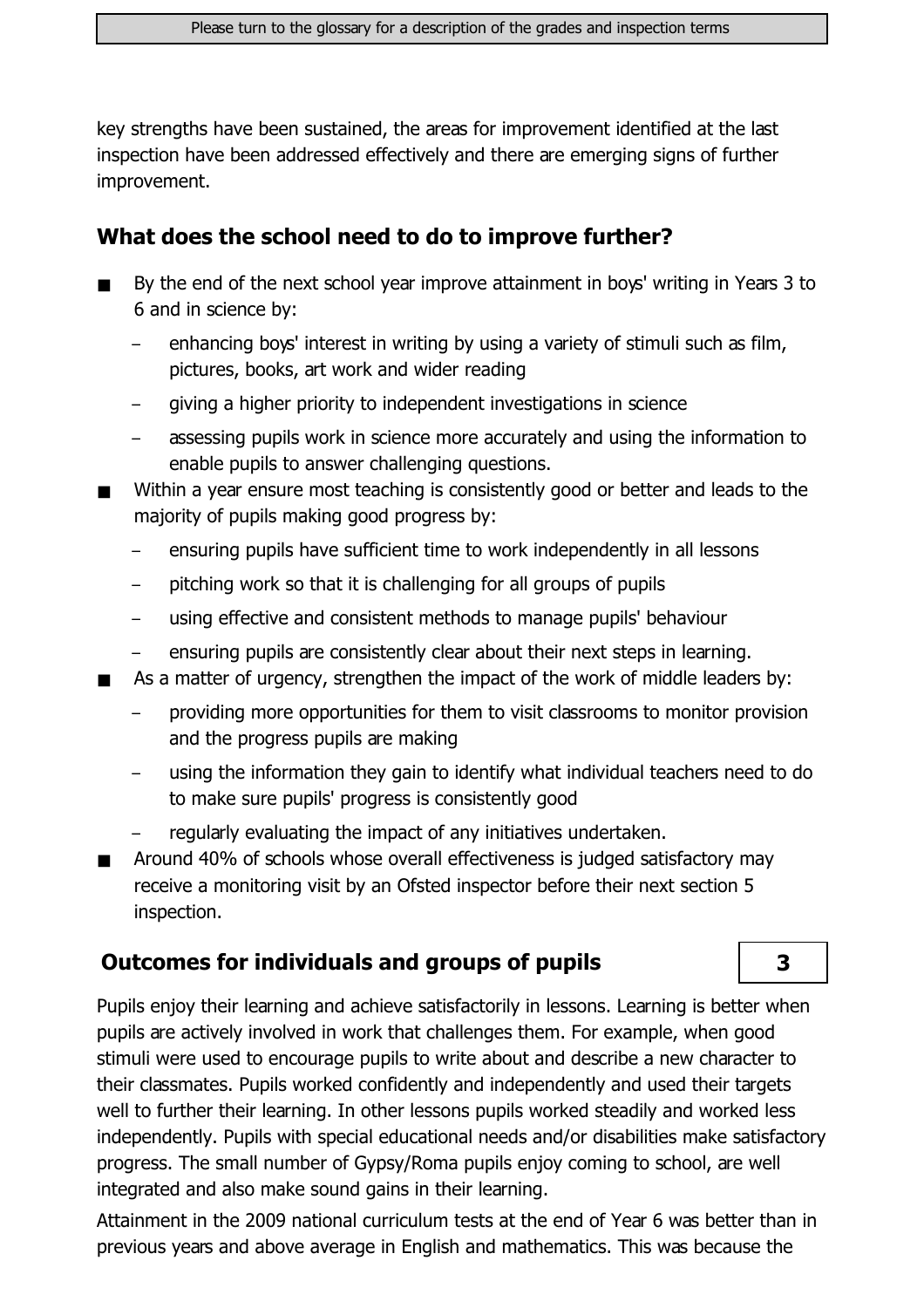#### Inspection grades: 1 is outstanding, 2 is good, 3 is satisfactory, and 4 is inadequate

class had benefited from a number of years of settled teaching of a good quality. Current levels of attainment are more typical of the pattern over recent years and are average throughout the school. The use of film, video and picture books has considerably boosted boys' attainment in writing in Years 1 and 2 whilst similar initiatives in Years 3 to 6 are at an early stage of implementation. Pupils are not developing their confidence and approaches to tackling scientific investigations and understanding more difficult ideas systematically enough to accelerate their progress.

Inspectors looked closely at pupils behaviour as a number of pupils said that they 'wanted the naughty pupils to stop being naughty.' Observations of lessons and pupils around the school show that most pupils behave well and work happily together. While occasionally pupils have to be gently reminded to maintain discipline, no instances of disruptive behaviour were seen. Exclusions are rare.

Pupils not only have a good understanding of the values which underpin the Christian faith but know a great deal about common values which underpin other religions. Their contribution to the school and the local community is good. For example, the very active school council have helped redesign the computer suite and introduce water fountains around the school. They are fully involved in village activities such as apple day and the annual Church Schools festival in Lincoln Cathedral. Pupils have a good understanding of how to keep safe in various situations such as when using the internet, riding their bicycles or facing possible danger. Pupils' sound basic skills and good attendance prepares them satisfactorily for their next phase of education.

These are the grades for pupils' outcomes

| Pupils' achievement and the extent to which they enjoy their learning                                       |              |
|-------------------------------------------------------------------------------------------------------------|--------------|
| Taking into account:<br>Pupils' attainment <sup>1</sup>                                                     | 3            |
| The quality of pupils' learning and their progress                                                          | 3            |
| The quality of learning for pupils with special educational needs and/or<br>disabilities and their progress |              |
| The extent to which pupils feel safe                                                                        | 2            |
| <b>Pupils' behaviour</b>                                                                                    | 3            |
| The extent to which pupils adopt healthy lifestyles                                                         | $\mathbf{2}$ |
| The extent to which pupils contribute to the school and wider community                                     |              |

The grades for attainment and attendance are: 1 is high; 2 is above average; 3 is broadly average; and 4 is low.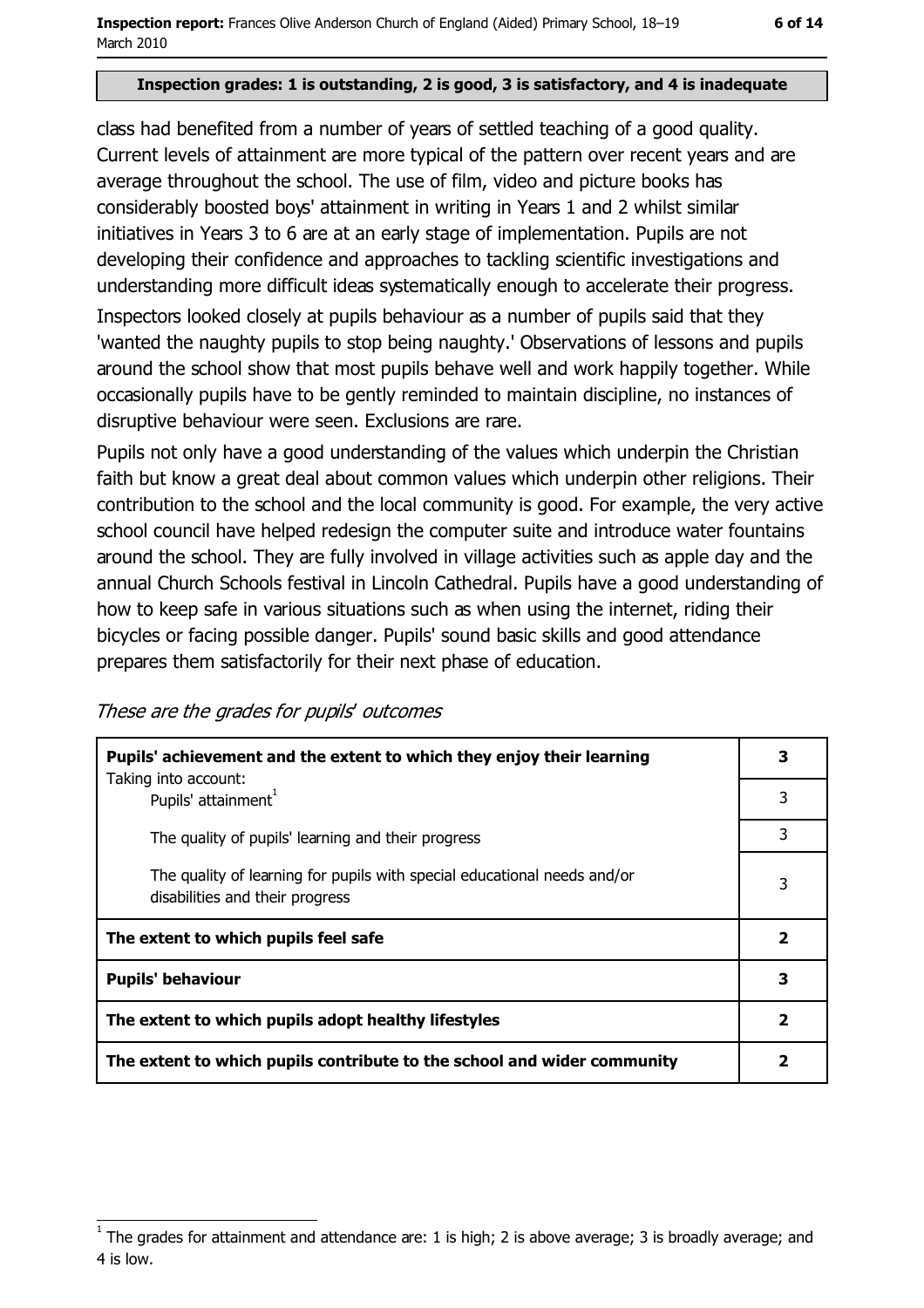| The extent to which pupils develop workplace and other skills that will<br>contribute to their future economic well-being |  |
|---------------------------------------------------------------------------------------------------------------------------|--|
| Taking into account:<br>Pupils' attendance <sup>1</sup>                                                                   |  |
| The extent of pupils' spiritual, moral, social and cultural development                                                   |  |

### How effective is the provision?

The inconsistencies in teaching explain why pupils make faster progress in some class than in others. In the best lessons the teachers work closely with their teaching assistants so that support is not only given to pupils with identified needs but also to wider groups of pupils. Good discipline is sustained, the work set is challenging for different groups of pupils and good questioning is used to challenge pupils further. However, a minority of teachers do not pitch the learning well enough, allow sufficient time for pupils to work actively on their own, or nip restlessness in the bud. This restricts the amount of work covered and slows the pace of learning. Marking is inconsistent and does not always pinpoint pupils' next steps in learning.

The satisfactory curriculum has a strong emphasis on literacy and numeracy. French is included and provision for writing has been strengthened particularly in the lower school. Topics such as The World' have been developed which help raise pupils' awareness of other countries and how we rely on each other for resources. These are enhanced by a wide range of visits and fruitful links with nearby schools. The school is well aware that the topics should be developed to strengthen links between subjects and provide more opportunities for creativity. A good range of popular clubs help pupils develop their sporting, gardening, musical and artistic skills.

Pupils are well cared for in the breakfast and after-school club which was set up in response to parental requests. Pupils say, 'We like coming here, everything is laid out and we can choose what we have for breakfast.' Parents and pupils receive good information when they start school. Transition to secondary school is well managed. The local authority traveller support service gives good support to the Gyspy/Roma pupils both in school and in helping them when they move to other schools.

| The quality of teaching                                                                                    |  |
|------------------------------------------------------------------------------------------------------------|--|
| Taking into account:<br>The use of assessment to support learning                                          |  |
| The extent to which the curriculum meets pupils' needs, including, where<br>relevant, through partnerships |  |
| The effectiveness of care, guidance and support                                                            |  |

These are the grades for the quality of provision

#### How effective are leadership and management?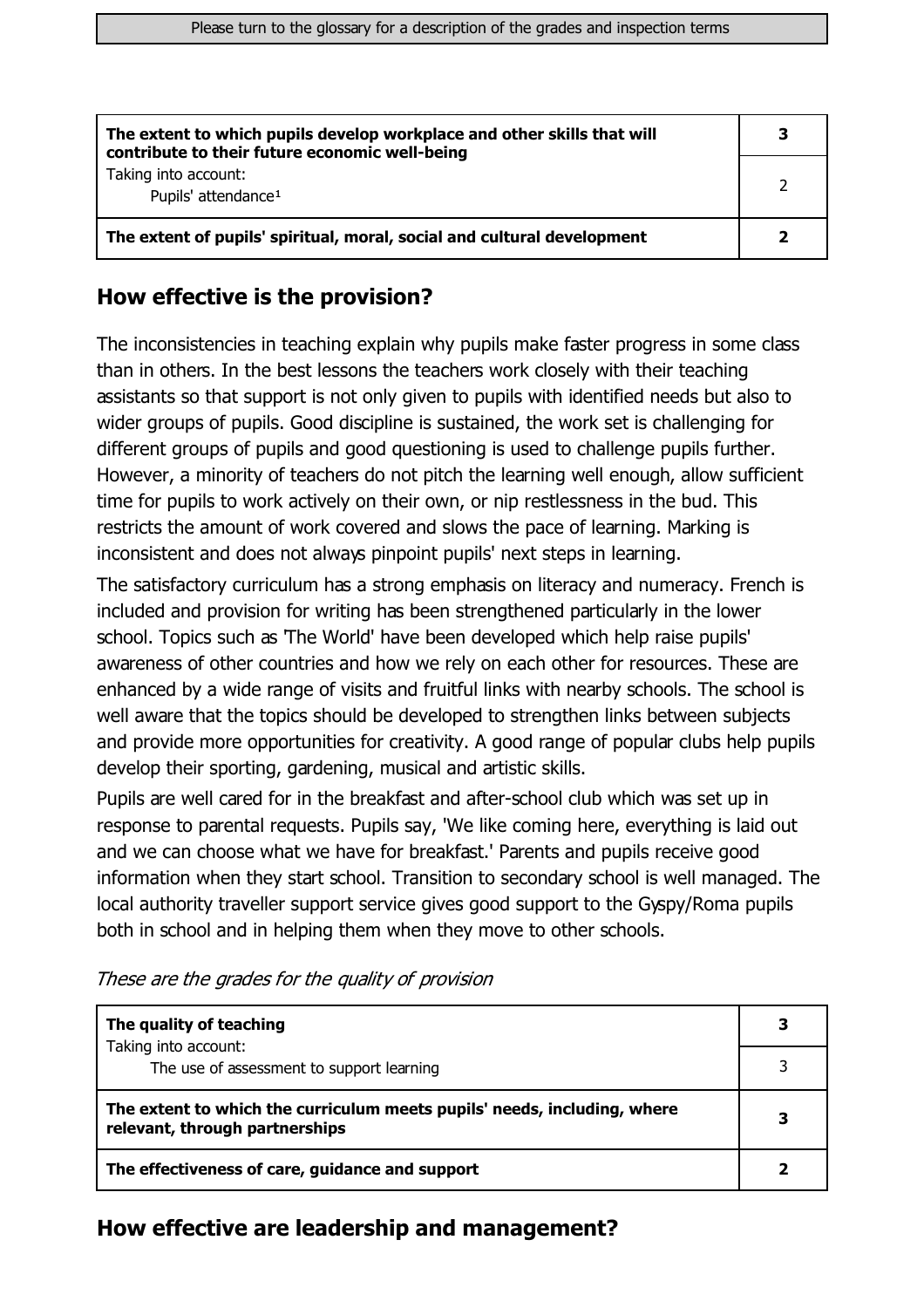#### Inspection grades: 1 is outstanding, 2 is good, 3 is satisfactory, and 4 is inadequate

The headteacher, staff and governors have a very clear idea of what needs to be done to raise standards and build on the school's existing strengths. They have had some success in raising standards in Year 1 and 2 and mathematics in the upper school. The strengthening of the work of middle leaders is helping to strengthen the drive for improvement. However, their monitoring of provision is not yet precise enough to sharpen the work of other teachers and so quicken pupils' progress. Governors have a good understanding of the challenges the school faces. They are sharpening their effectiveness by streamlining their committee structure and refocusing their visits to school to be clearer about how well the school improvement plan is progressing. Safeguarding requirements are met through the consistent implementation of clear policies and rigorous checks on staff.

Good links with the church, secondary schools and specialist support services have a positive impact on pupils' spiritual, cultural and sporting and artistic development. The promotion of equal opportunities is satisfactory. While the school has had some success in using the good performance data it has to improve boys' writing, as yet pupils do not achieve equally well in all classes. There is a sound plan to further develop community cohesion. The school has already established good links with schools in Guadeloupe and Poland which gives pupils an international dimension to their learning but is at an early stage of providing them with first hand experiences of contrasting communities within the United Kingdom.

| The effectiveness of leadership and management in embedding ambition and<br>driving improvement                                                                     | 3                       |
|---------------------------------------------------------------------------------------------------------------------------------------------------------------------|-------------------------|
| Taking into account:<br>The leadership and management of teaching and learning                                                                                      | 3                       |
| The effectiveness of the governing body in challenging and supporting the<br>school so that weaknesses are tackled decisively and statutory responsibilities<br>met | 3                       |
| The effectiveness of the school's engagement with parents and carers                                                                                                | 3                       |
| The effectiveness of partnerships in promoting learning and well-being                                                                                              | $\overline{\mathbf{2}}$ |
| The effectiveness with which the school promotes equality of opportunity and<br>tackles discrimination                                                              | з                       |
| The effectiveness of safeguarding procedures                                                                                                                        | 3                       |
| The effectiveness with which the school promotes community cohesion                                                                                                 | 3                       |
| The effectiveness with which the school deploys resources to achieve<br>value for money                                                                             | з                       |

These are the grades for leadership and management

# **Early Years Foundation Stage**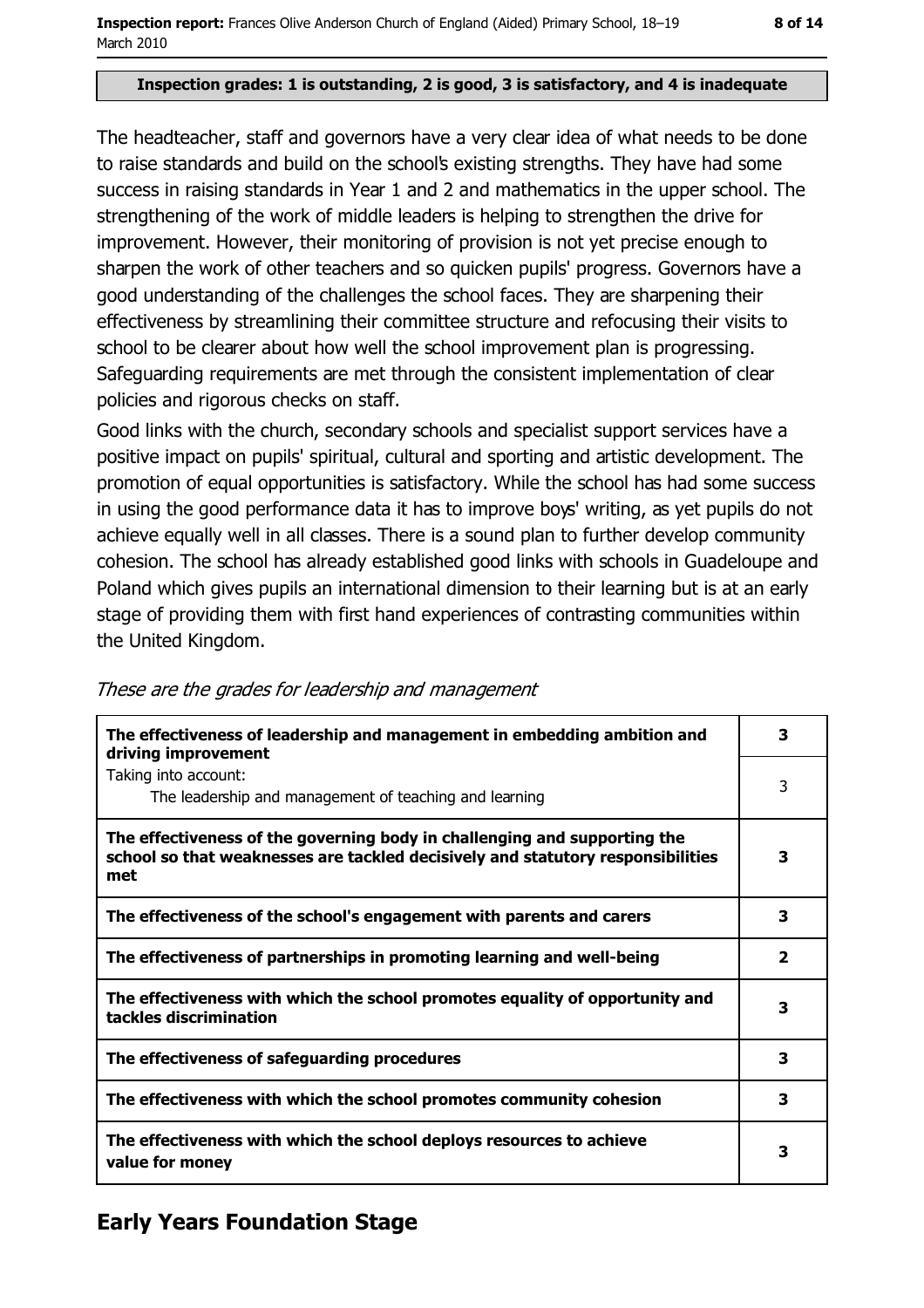Children enter the Reception class with skills and abilities that are broadly in line with national expectations for children of the same age. A strength of the provision is the good work that is done with parents when their children first start in Reception. Good oversight of the needs of each child is gained by visiting children's early years settings and asking parents to complete an 'All about me' book. Extra transition visits are made for any child who has additional needs. As a result, children settle in quickly and feel happy and safe.

A sound range of planned activities, both inside and outside, ensures children make satisfactory progress across the six areas of learning. Better resources are gradually being developed to enrich children's experiences and quicken their progress. Children's achievements are regularly assessed and collectively reviewed each half term. As a result, activities, the learning environment and planning are reshaped to ensure learning is appropriately adapted to children's needs. For example, more emphasis is currently being given to the teaching of letters and sounds and calculating which have been identified as relatively weaker areas. In contrast, children make stronger progress in their knowledge and understanding of the world and their personal development. Leadership and management are satisfactory. There is a sensible improvement plan within which the further development of the rather small outdoor area is of priority.

| <b>Overall effectiveness of the Early Years Foundation Stage</b>                             | 3 |
|----------------------------------------------------------------------------------------------|---|
| Taking into account:<br>Outcomes for children in the Early Years Foundation Stage            |   |
| The quality of provision in the Early Years Foundation Stage                                 |   |
| The effectiveness of leadership and management of the Early Years<br><b>Foundation Stage</b> | 3 |

These are the grades for the Early Years Foundation Stage

## **Views of parents and carers**

Just over half of the parents responded to the questionnaire. The vast majority say:

- they are happy with the education provided by the school  $\blacksquare$
- their children enjoy school and are kept safe  $\blacksquare$
- the school helps their children to lead healthy lifestyles  $\blacksquare$
- the school is well led and managed and they are happy with the teaching  $\blacksquare$

Around one in five parents thought that behaviour could be better. The inspectors agree with this view.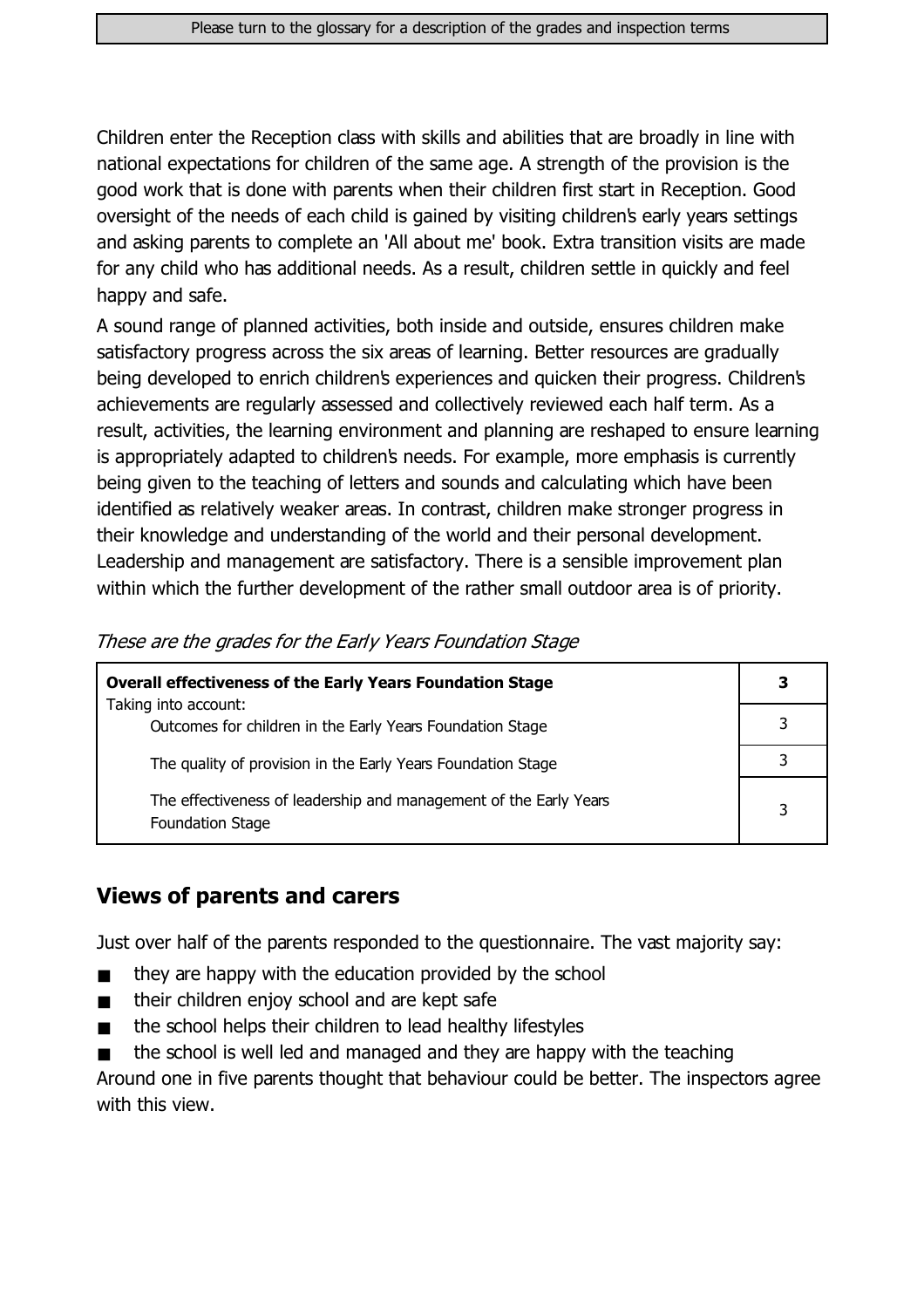#### Responses from parents and carers to Ofsted's questionnaire

Ofsted invited all the registered parents and carers of pupils registered at Frances Olive Anderson Church of England (Aided) Primary School to complete a questionnaire about their views of the school.

In the questionnaire, parents and carers were asked to record how strongly they agreed with 13 statements about the school. The inspection team received 86 completed questionnaires by the end of the on-site inspection. In total, there are 156 pupils registered at the school.

| <b>Statements</b>                                                                                                                                                                                                                                       | <b>Strongly</b><br><b>Agree</b> |               | <b>Agree</b> |               |                | <b>Disagree</b> |              | <b>Strongly</b><br>disagree |  |
|---------------------------------------------------------------------------------------------------------------------------------------------------------------------------------------------------------------------------------------------------------|---------------------------------|---------------|--------------|---------------|----------------|-----------------|--------------|-----------------------------|--|
|                                                                                                                                                                                                                                                         | <b>Total</b>                    | $\frac{1}{2}$ | <b>Total</b> | $\frac{0}{0}$ | <b>Total</b>   | $\frac{0}{0}$   | <b>Total</b> | $\frac{0}{0}$               |  |
| My child enjoys school                                                                                                                                                                                                                                  | 49                              | 57            | 33           | 38            | $\overline{2}$ | $\overline{2}$  | $\mathbf{0}$ | $\mathbf 0$                 |  |
| The school keeps my child<br>safe                                                                                                                                                                                                                       | 40                              | 47            | 42           | 49            | $\overline{2}$ | $\overline{2}$  | 0            | 0                           |  |
| The school informs me<br>about my child's progress                                                                                                                                                                                                      | 41                              | 48            | 43           | 50            | $\overline{2}$ | $\overline{2}$  | 0            | 0                           |  |
| My child is making enough<br>progress at this school                                                                                                                                                                                                    | 42                              | 49            | 39           | 45            | $\mathbf 0$    | 0               | 0            | 0                           |  |
| The teaching is good at this<br>school                                                                                                                                                                                                                  | 42                              | 49            | 42           | 49            | $\mathbf 0$    | 0               | 0            | $\mathbf 0$                 |  |
| The school helps me to<br>support my child's learning                                                                                                                                                                                                   | 33                              | 38            | 51           | 59            | 1              | $\mathbf{1}$    | 0            | $\mathbf 0$                 |  |
| The school helps my child to<br>have a healthy lifestyle                                                                                                                                                                                                | 33                              | 38            | 50           | 58            | $\mathbf{1}$   | 1               | 0            | $\mathbf 0$                 |  |
| The school makes sure that<br>my child is well prepared for<br>the future (for example<br>changing year group,<br>changing school, and for<br>children who are finishing<br>school, entering further or<br>higher education, or<br>entering employment) | 30                              | 35            | 46           | 53            | $\mathbf 0$    | 0               | 0            | $\mathbf 0$                 |  |
| The school meets my child's<br>particular needs                                                                                                                                                                                                         | 35                              | 41            | 47           | 55            | 3              | 3               | 0            | $\boldsymbol{0}$            |  |
| The school deals effectively<br>with unacceptable behaviour                                                                                                                                                                                             | 23                              | 27            | 40           | 47            | 12             | 14              | 5            | 6                           |  |
| The school takes account of<br>my suggestions and<br>concerns                                                                                                                                                                                           | 30                              | 35            | 48           | 56            | 3              | 3               | $\mathbf{1}$ | $\mathbf{1}$                |  |
| The school is led and<br>managed effectively                                                                                                                                                                                                            | 40                              | 47            | 40           | 47            | 5              | 6               | 0            | $\mathbf 0$                 |  |
| Overall, I am happy with my<br>child's experience at this<br>school                                                                                                                                                                                     | 43                              | 50            | 37           | 43            | 5              | 6               | 0            | 0                           |  |

The table above summarises the responses that parents and carers made to each statement. The percentages indicate the proportion of parents and carers giving that response out of the total number of completed questionnaires. Where one or more parents and carers chose not to answer a particular question, the percentages will not add up to 100%.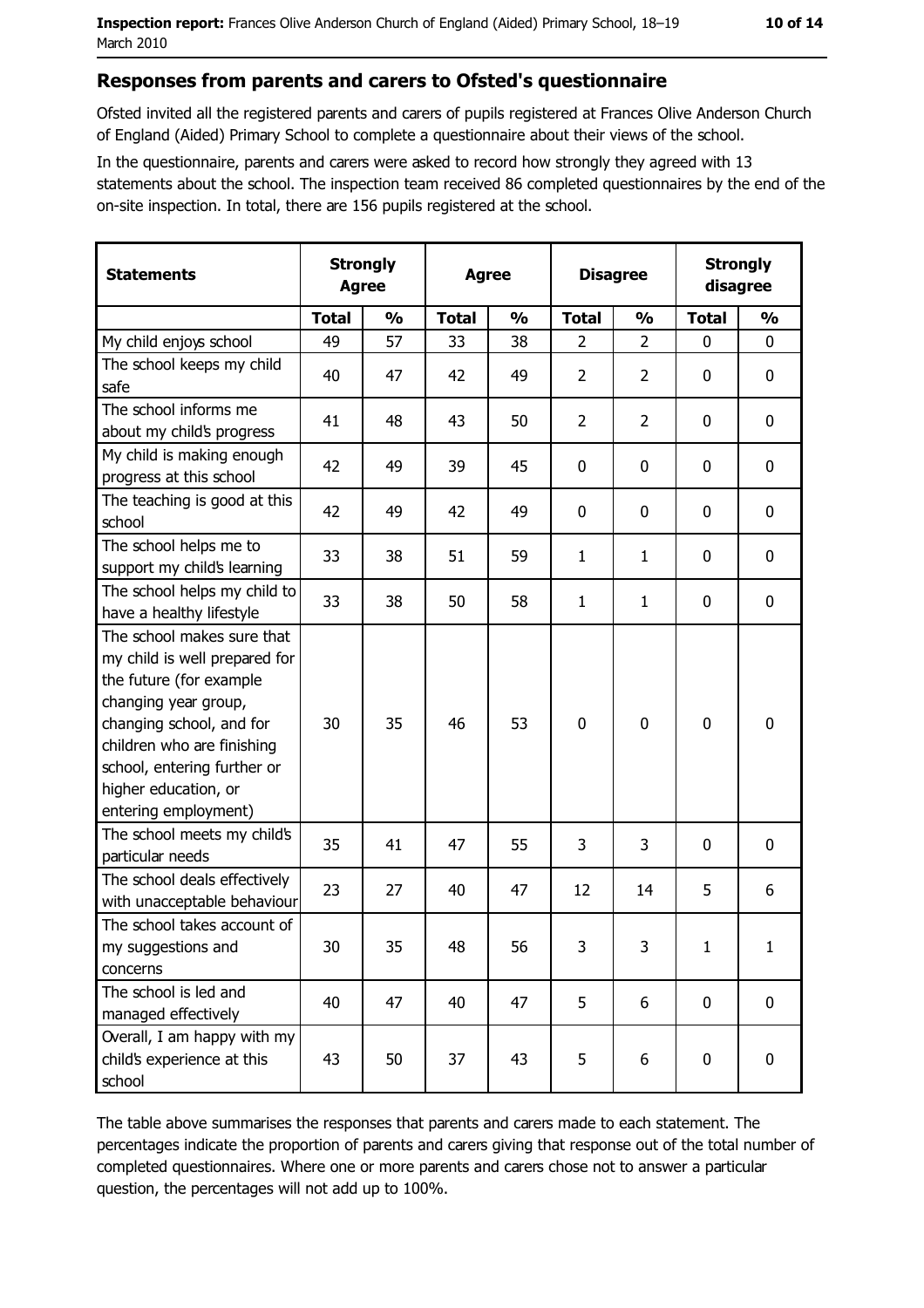# **Glossary**

# What inspection judgements mean

| Grade   | <b>Judgement</b> | <b>Description</b>                                                                                                                                                                                                               |
|---------|------------------|----------------------------------------------------------------------------------------------------------------------------------------------------------------------------------------------------------------------------------|
| Grade 1 | Outstanding      | These features are highly effective. An oustanding<br>school provides exceptionally well for its pupils' needs.                                                                                                                  |
| Grade 2 | Good             | These are very positive features of a school. A school<br>that is good is serving its pupils well.                                                                                                                               |
| Grade 3 | Satisfactory     | These features are of reasonable quality. A satisfactory<br>school is providing adequately for its pupils.                                                                                                                       |
| Grade 4 | Inadequate       | These features are not of an acceptable standard. An<br>inadequate school needs to make significant<br>improvement in order to meet the needs of its pupils.<br>Ofsted inspectors will make further visits until it<br>improves. |

## Overall effectiveness of schools inspected between September 2007 and July 2008

|                       | Overall effectiveness judgement (percentage of<br>schools) |      |                     |                   |
|-----------------------|------------------------------------------------------------|------|---------------------|-------------------|
| <b>Type of school</b> | Outstanding                                                | Good | <b>Satisfactory</b> | <b>Inadequate</b> |
| Nursery schools       | 39                                                         | 58   | 3                   | 0                 |
| Primary schools       | 13                                                         | 50   | 33                  | 4                 |
| Secondary schools     | 17                                                         | 40   | 34                  | 9                 |
| Sixth forms           | 18                                                         | 43   | 37                  | $\overline{2}$    |
| Special schools       | 26                                                         | 54   | 18                  | $\overline{2}$    |
| Pupil referral units  | 7                                                          | 55   | 30                  | 7                 |
| All schools           | 15                                                         | 49   | 32                  | 5                 |

New school inspection arrangements were introduced on 1 September 2009. This means that inspectors now make some additional judgements that were not made previously.

The data in the table above were reported in The Annual Report of Her Majesty's Chief Inspector of Education, Children's Services and Skills 2007/08.

Percentages are rounded and do not always add exactly to 100. Secondary school figures include those that have sixth forms, and sixth form figures include only the data specifically for sixth form inspection judgements.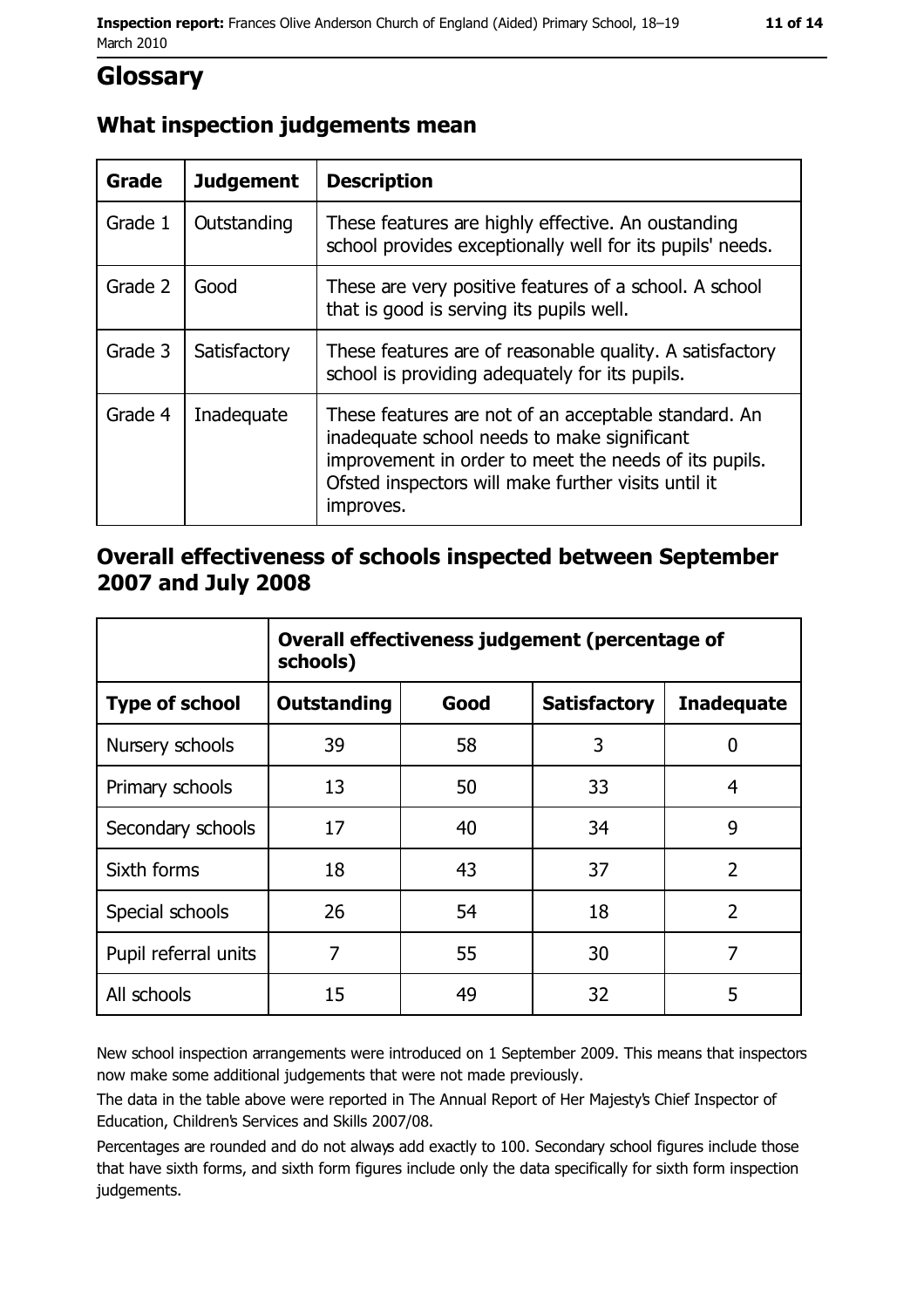| Achievement:                  | the progress and success of a pupil in<br>their learning, development or training.                                                                                                                                                                                                                                |
|-------------------------------|-------------------------------------------------------------------------------------------------------------------------------------------------------------------------------------------------------------------------------------------------------------------------------------------------------------------|
| Attainment:                   | the standard of the pupils' work shown by<br>test and examination results and in<br>lessons.                                                                                                                                                                                                                      |
| Capacity to improve:          | the proven ability of the school to<br>continue improving. Inspectors base this<br>judgement on what the school has<br>accomplished so far and on the quality of<br>its systems to maintain improvement.                                                                                                          |
| Leadership and management:    | the contribution of all the staff with<br>responsibilities, not just the headteacher,<br>to identifying priorities, directing and<br>motivating staff and running the school.                                                                                                                                     |
| Learning:                     | how well pupils acquire knowledge,<br>develop their understanding, learn and<br>practise skills and are developing their<br>competence as learners.                                                                                                                                                               |
| <b>Overall effectiveness:</b> | inspectors form a judgement on a school's<br>overall effectiveness based on the findings<br>from their inspection of the school. The<br>following judgements, in particular,<br>influence what the overall effectiveness<br>judgement will be.                                                                    |
|                               | The school's capacity for sustained<br>٠<br>improvement.<br>Outcomes for individuals and groups<br>of pupils.<br>The quality of teaching.<br>The extent to which the curriculum<br>meets pupil's needs, including where<br>relevant, through partnerships.<br>The effectiveness of care, guidance<br>and support. |
| Progress:                     | the rate at which pupils are learning in<br>lessons and over longer periods of time. It<br>is often measured by comparing the<br>pupils' attainment at the end of a key<br>stage with their attainment when they<br>started.                                                                                      |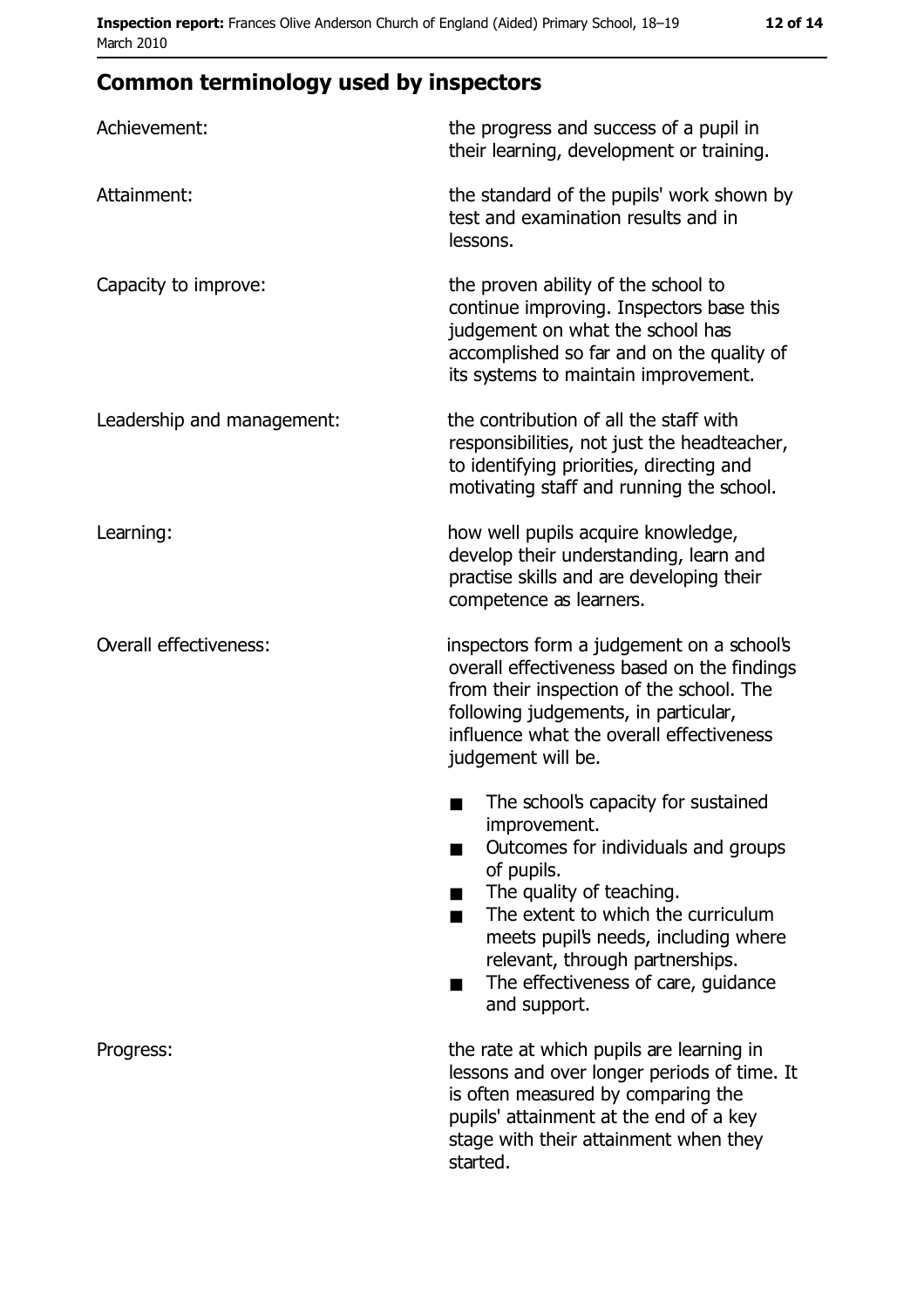#### This letter is provided for the school, parents and carers to share with their children. It describes Ofsted's main findings from the inspection of their school.



#### 22 March 2010

Dear Pupils

Inspection of Frances Olive Anderson Church of England (Aided) Primary School, Gainsborough, DN21 5EP

As you know inspectors visited your school recently. I am writing to tell you what we found out. Thank you for being so friendly and telling us all about your school. We judge your school provides a satisfactory education. There are some good features.

Inspectors like these things about your school

Your overall attainment is average by the end of Year 6 but you do well in mathematics where attainment is above average.

Staff care for you well, which helps you feel safe and mature into responsible and mature young people.

Your attendance is good as is your understanding of how to live healthily.

Your spiritual, moral, social and cultural development is good and you know a lot about other religions and the importance of being tolerant.

The school must do three things to improve further

Your teachers are going to make sure that attainment in science and boys' writing are equally good as that in mathematics by the end of Year 6.

Teaching is not yet good in every class. To ensure that it is we have asked your teachers to give you work which interests and challenges you, make sure you get better at working by vourselves and that you are very clear about what you need to do to improve. Discipline in some classes could also be better.

We have asked those staff who look after English, mathematics and science to get even better at checking how well you are doing and do what they can to make sure you make consistently good progress in these subjects.

Remember - you also need to do your bit by always listening carefully to what your teachers tell you to do. I wish you great success in the future.

Yours sincerely

Dr. Alan Jarvis

Lead inspector